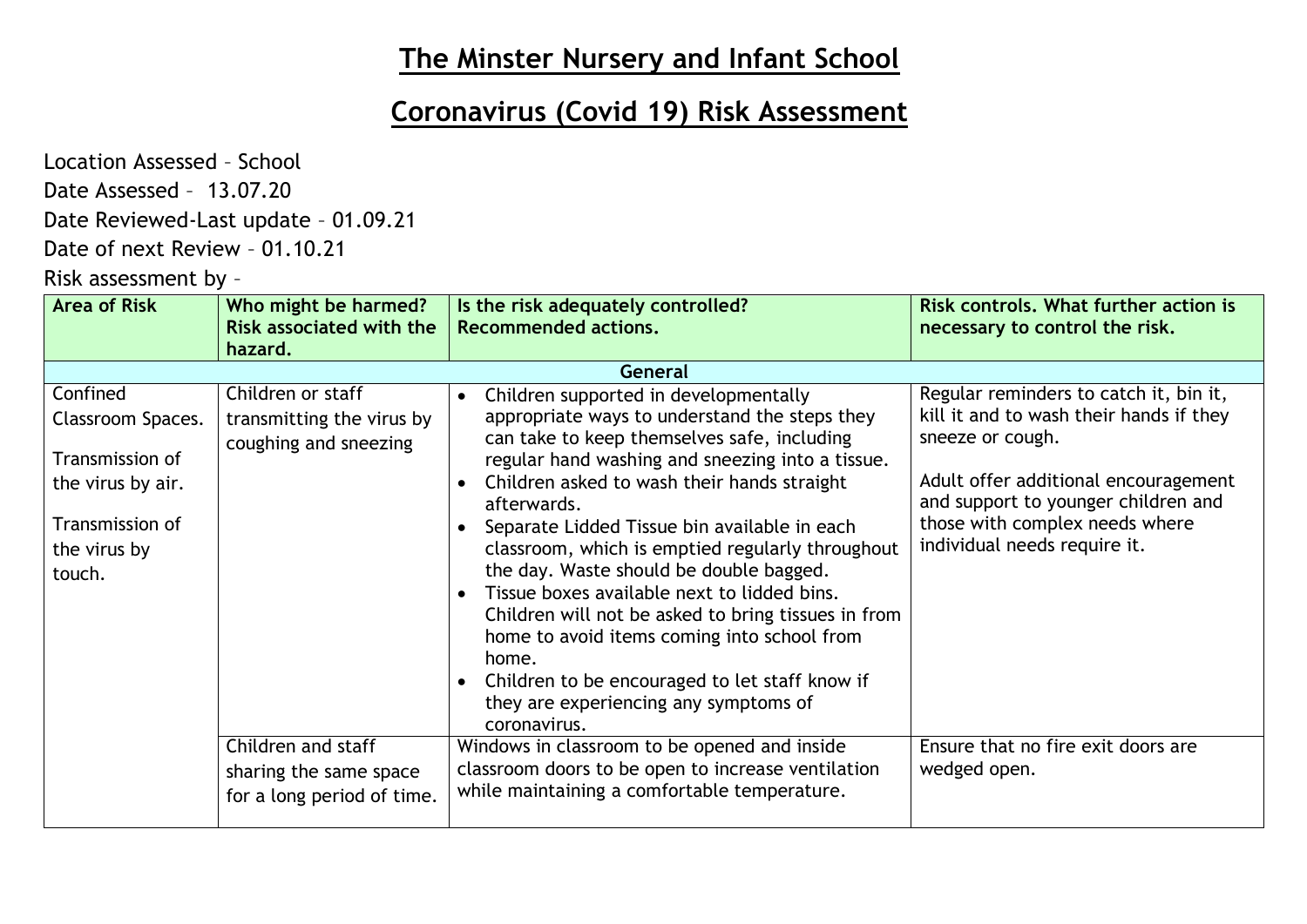| Children not washing       | Children and staff to regularly washing their hands    | Regularly reminders not to touch their   |
|----------------------------|--------------------------------------------------------|------------------------------------------|
| their hands correctly.     | during the day, using hand wash for 20 seconds and     | mouth, eyes and nose during the day.     |
|                            | drying thoroughly. (For example, Start of day, 10am,   | PSE and Health and Safety lessons        |
|                            | before lunch, after lunch, after lunch playtime,       | about this. All staff to ensure they are |
|                            | before the end of the day)                             | aware of children's attachments and      |
| Children ingesting hand    |                                                        | their need for emotional support at this |
| sanitiser due to incorrect | Ensure that staff help is available for children who   | time.                                    |
| application.               | have trouble cleaning their hands independently,       |                                          |
|                            | i.e. encouragement and visual guidance.                | Songs and rhymes used to help children   |
|                            |                                                        | practice hand washing and respiratory    |
|                            | Sanitiser available in outside classrooms, play areas  | hygiene.                                 |
|                            | for times when sinks are not immediately available.    |                                          |
|                            | Application of sanitiser must be supervised by an      | All adults so supervise any application  |
|                            | adult to ensure none is ingested.                      | of hand sanitiser.                       |
|                            |                                                        |                                          |
| Children needing a nappy   | Staff should follow their normal practice when         |                                          |
|                            | changing nappies, providing the child is not showing   |                                          |
| changed.                   | symptoms of coronavirus. This includes continuing to   |                                          |
|                            | use PPE that would normal be worn in these             |                                          |
|                            | circumstance, i.e. protective gloves etc.              |                                          |
| Children not washing       | During session time children need to ask to go to the  | Staff to monitor this initially as at    |
| their hands after using    | toilet to ensure that, where possible, only 1 child to | times they could go when they needed     |
| the toilets.               | goes at a time.                                        | without the need to ask first.           |
|                            |                                                        |                                          |
|                            | Children reminded to wash their hands each time        |                                          |
|                            | they go.                                               |                                          |
|                            |                                                        |                                          |
|                            | Toilet areas to be cleaned more regularly during the   |                                          |
|                            | day.                                                   |                                          |
| Children touching other    | Fruit and milk to be washed and distributed to each    |                                          |
| children's fruit or milk.  | child individually by a staff member wearing gloves    |                                          |
|                            | or using hand sanitizer before distributing to the     |                                          |
|                            | children. Children to eat their fruit and drink their  |                                          |
|                            | milk in their designated classrooms only.              |                                          |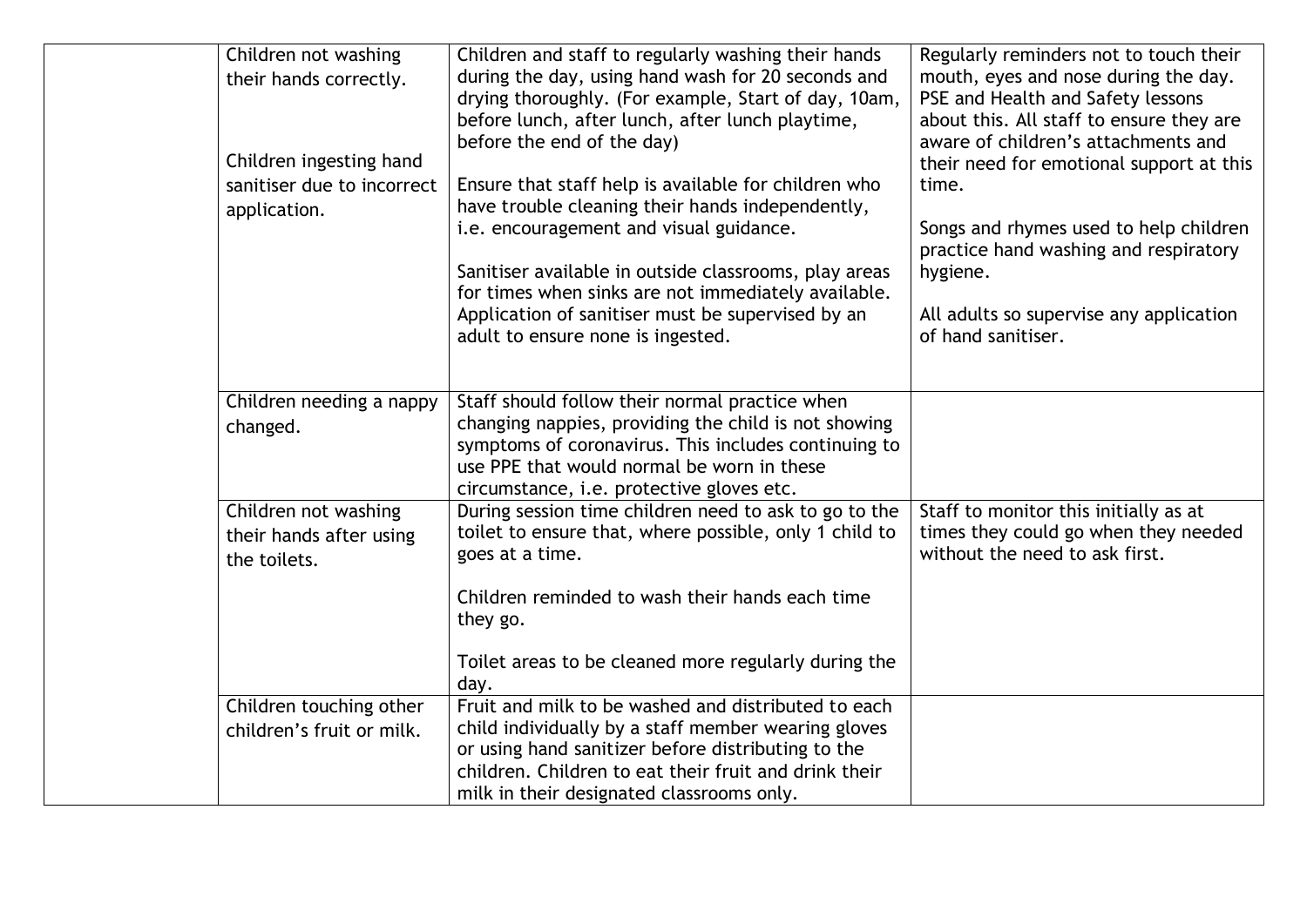|                                                                                   | Children using each<br>other's sun cream or sun<br>hats.<br>Classroom based<br>resources, toys, IT<br>equipment and games<br>being shared by children. | Parents to be asked to use long lasting sun cream<br>and apply to their children before coming to school.<br>Children to bring a sun hat with them that they can<br>keep at school.<br>Equipment can be shared but where possible should<br>be cleaned regularly, along with all frequently<br>touched surfaces.                                                                                                                |                                                                                                                                                 |
|-----------------------------------------------------------------------------------|--------------------------------------------------------------------------------------------------------------------------------------------------------|---------------------------------------------------------------------------------------------------------------------------------------------------------------------------------------------------------------------------------------------------------------------------------------------------------------------------------------------------------------------------------------------------------------------------------|-------------------------------------------------------------------------------------------------------------------------------------------------|
|                                                                                   | Resources shared<br>between classes, for<br>instance P.E. Equipment<br>and science equipment<br>etc.                                                   | These should be cleaned frequently and always<br>between each class group, or rotated to allow them<br>to be left unused and out of reach for a period of 48<br>hours between use by each class.                                                                                                                                                                                                                                |                                                                                                                                                 |
| Children's<br>wellbeing                                                           | Children needing<br>reassurance and support<br>to settle in and attend<br>school again.                                                                | Children to continue to be supported to understand<br>the changes and challenges they may be<br>encountering as a result of COVID-19, especially as<br>some children have had varying amounts of time off<br>school due to the school closing or having to isolate<br>during the last two years. All staff to ensure they<br>are aware of children's attachments and their need<br>for on going emotional support at this time. | Staff to monitor children's emotions<br>and behaviour.                                                                                          |
| Transmission of<br>the virus by air.<br>Transmission of<br>the virus by<br>touch. | Children or Adults being<br>exposed to the virus<br>outside the school when<br>on a trip.                                                              | Any children going on domestic educational visits<br>must remain within their year groups and adhere to<br>the COVID 19 secure measures in place at the<br>destination.<br>A full and thorough risk assessment will need to be<br>completed for the trip, referring to any control<br>measures needing to be used, and wider advice on<br>visiting indoor and outdoor venues.                                                   | The school can consult the<br>government's 'Health and Safety<br>Guidance on Educational Visits'.                                               |
|                                                                                   |                                                                                                                                                        | <b>Outside Learning Areas</b>                                                                                                                                                                                                                                                                                                                                                                                                   |                                                                                                                                                 |
| Staff or children<br>transmitting                                                 | Children from different<br>classes using the<br>vehicles.                                                                                              | Handle bars and touchable areas of bikes and<br>scooters to be cleaned at the end of each day or<br>session.                                                                                                                                                                                                                                                                                                                    | Staff to check at the beginning of the<br>afternoon session that the bikes are dry<br>and there is no watery solution still no<br>the vehicles. |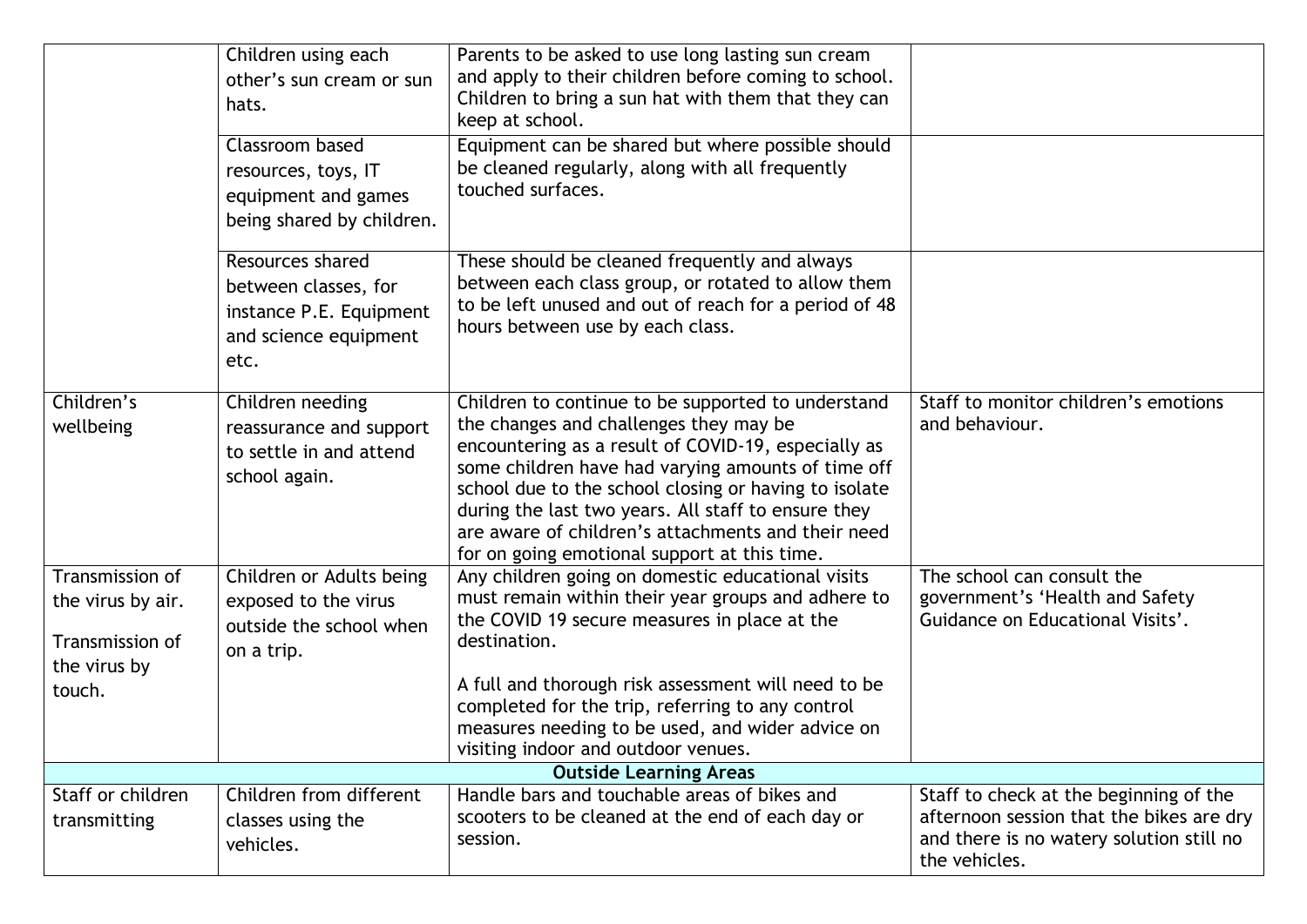| between small<br>groups.<br>Cross<br>contamination | Children sharing<br>resources that have been<br>used by multiple children<br>during the day | Each area of outside classroom resources to be<br>monitored for heavy usage and if needed, those<br>resources to be cleaned at the end of the day.<br>Children should be encouraged to wash their hands<br>after coming in from the outside area if they are<br>continuing their learning in the inside classrooms. | Staff to monitor usage of resources and<br>ensure to ensure regular cleaning. |
|----------------------------------------------------|---------------------------------------------------------------------------------------------|---------------------------------------------------------------------------------------------------------------------------------------------------------------------------------------------------------------------------------------------------------------------------------------------------------------------|-------------------------------------------------------------------------------|
|                                                    |                                                                                             | <b>Lunchtimes and transitions</b>                                                                                                                                                                                                                                                                                   |                                                                               |
| Staff or children                                  | Children sitting on the                                                                     | Tables to be cleaned between year groups and                                                                                                                                                                                                                                                                        |                                                                               |
| transmitting                                       | same space as another                                                                       | classes.                                                                                                                                                                                                                                                                                                            |                                                                               |
| between small                                      | children has just                                                                           |                                                                                                                                                                                                                                                                                                                     |                                                                               |
| groups.                                            | vacated.                                                                                    |                                                                                                                                                                                                                                                                                                                     |                                                                               |
| Transmitting                                       | Children not cleaning                                                                       | Staff to supervise children applying hand sanitizer                                                                                                                                                                                                                                                                 | All adults so supervise any application                                       |
| through touch.                                     | their hands after lunch.                                                                    | after lunchtime as they come back into the<br>classroom to ensure that none is ingested.                                                                                                                                                                                                                            | of hand sanitiser.                                                            |
|                                                    | Children sharing lunch                                                                      | Whether bringing a lunchbox to school or having                                                                                                                                                                                                                                                                     | Staff to monitor children using                                               |
|                                                    | from their lunchboxes.                                                                      | school dinners, children are to be reminded not to<br>share food with other children.                                                                                                                                                                                                                               | lunchboxes to ensure they are keeping<br>everything in them.                  |
|                                                    | Children needed to wait                                                                     | Staggered lunchtimes so that the hall and corridor is                                                                                                                                                                                                                                                               | Staff to monitor timings to ensure that                                       |
|                                                    | for access to the lunch<br>hall.                                                            | not used as a waiting area for each class between<br>going into lunch.                                                                                                                                                                                                                                              | children are able to start and finish<br>lunch on time.                       |
|                                                    | Catering hygiene                                                                            | As the kitchen will be fully open the school kitchen                                                                                                                                                                                                                                                                |                                                                               |
|                                                    | requirements not being                                                                      | will comply with the government's 'Guidance for                                                                                                                                                                                                                                                                     |                                                                               |
|                                                    | met                                                                                         | Food Businesses on Coronavirus (COVID 19)                                                                                                                                                                                                                                                                           |                                                                               |
|                                                    |                                                                                             | <b>Cleaning</b>                                                                                                                                                                                                                                                                                                     |                                                                               |
| <b>Transmission via</b>                            | Staff or children catching                                                                  | Daily:                                                                                                                                                                                                                                                                                                              |                                                                               |
| surfaces.                                          | the virus from touching                                                                     |                                                                                                                                                                                                                                                                                                                     | Staff to monitor resources that need to                                       |
|                                                    | surfaces.                                                                                   | A cleaning schedule will be available that shows the                                                                                                                                                                                                                                                                | be washed at the end of the day to                                            |
|                                                    |                                                                                             | times that areas are being cleaned throughout the<br>day to ensure regular cleaning takes place.                                                                                                                                                                                                                    | ensure it is manageable.                                                      |
|                                                    |                                                                                             |                                                                                                                                                                                                                                                                                                                     |                                                                               |
|                                                    |                                                                                             | Classrooms cleaned thoroughly at the end of the day<br>by cleaners.                                                                                                                                                                                                                                                 |                                                                               |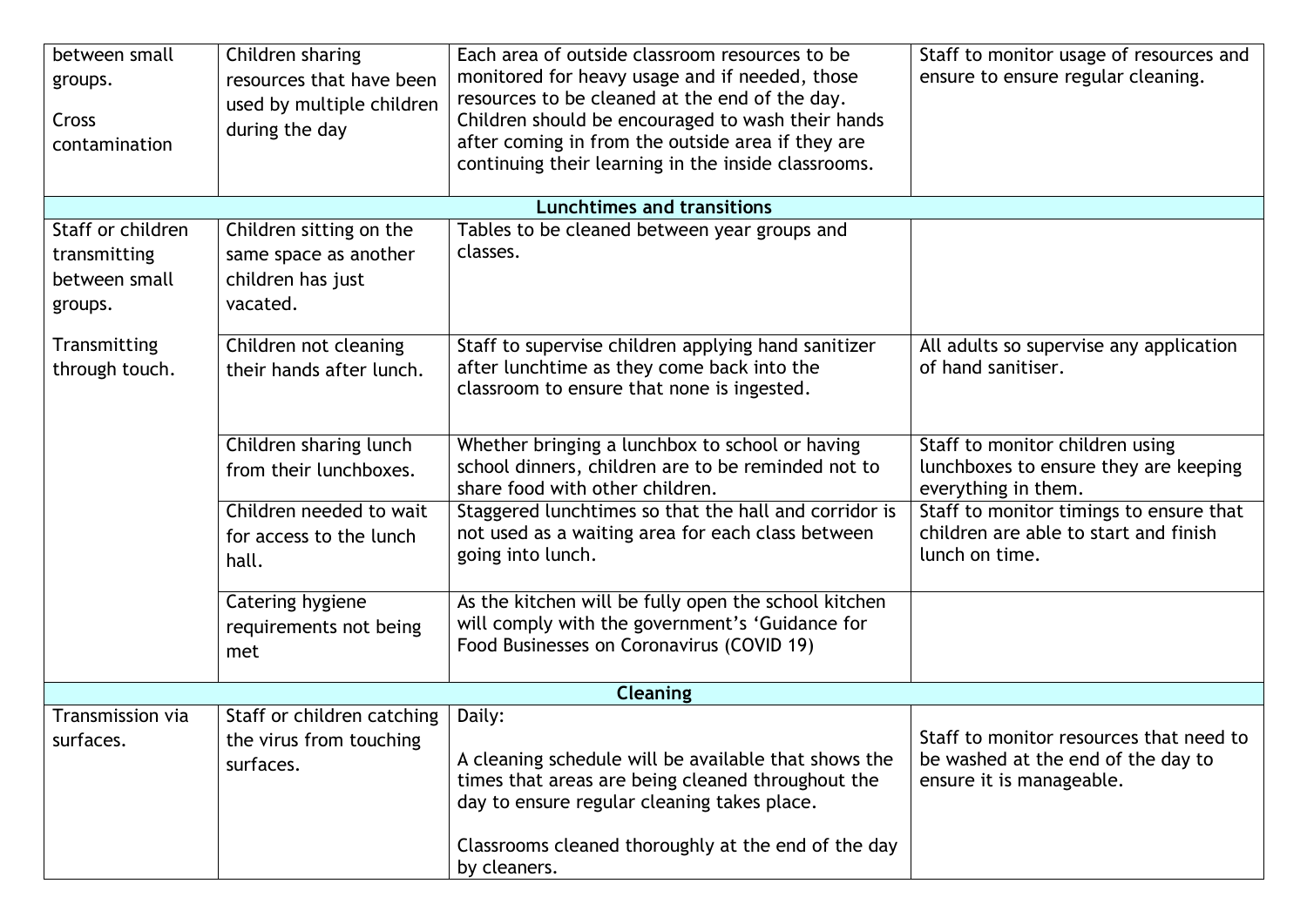| Transmission via<br>waste products. | Disposal of potentially<br>contaminated waste. | Tables, chairs, doors, sink, toilets, light<br>$\bullet$<br>switches, countertops.<br>Toilet area.<br>$\bullet$<br>Lidded bin for tissues double bagged before<br>being disposed of.<br>Bin with paper towels to be double bagged<br>and emptied at the end of the day.<br>Staff to regularly wipe down surfaces, for instance,<br>tables that see heavy usage from children.<br>Staff to regularly clean toys and learning resources<br>where appropriate and manageable - especially if<br>seeing heavy usage.<br>Staff to regularly wipe down office surfaces between<br>using any shared office spaces.<br>During the Session Time:<br>Staff will monitor areas and clean as needed after<br>use.<br>Waste from possible cases and cleaning of areas<br>where possible cases have been, should be double | As time goes on staff to note areas that<br>need more regular cleaning due to<br>higher usage. |
|-------------------------------------|------------------------------------------------|--------------------------------------------------------------------------------------------------------------------------------------------------------------------------------------------------------------------------------------------------------------------------------------------------------------------------------------------------------------------------------------------------------------------------------------------------------------------------------------------------------------------------------------------------------------------------------------------------------------------------------------------------------------------------------------------------------------------------------------------------------------------------------------------------------------|------------------------------------------------------------------------------------------------|
|                                     |                                                | bagged and put in a suitable and secure place,<br>marked for storage until:<br>1. The individual tests negative; waste can then be                                                                                                                                                                                                                                                                                                                                                                                                                                                                                                                                                                                                                                                                           |                                                                                                |
|                                     |                                                | put in with the normal waste.<br>2. The individual tests positive or results not known;<br>then store it for at least 72 hours and then put in<br>with the normal communal waste bins. It should be<br>stored safely and securely away from children.                                                                                                                                                                                                                                                                                                                                                                                                                                                                                                                                                        |                                                                                                |
|                                     | If there is confirmation                       | Public areas where a symptomatic individual has                                                                                                                                                                                                                                                                                                                                                                                                                                                                                                                                                                                                                                                                                                                                                              |                                                                                                |
|                                     | that a symptomatic                             | passed through and spent minimal time, such as<br>corridors, but which are not visibly contaminated                                                                                                                                                                                                                                                                                                                                                                                                                                                                                                                                                                                                                                                                                                          | When there is a confirmed case staff to<br>compile a list of areas where normal                |
|                                     | individual has attended<br>school.             | with body fluids can be cleaned thoroughly as<br>normal.                                                                                                                                                                                                                                                                                                                                                                                                                                                                                                                                                                                                                                                                                                                                                     | cleaning and also a deeper cleaning will<br>be required to ensure that no areas are            |
|                                     |                                                |                                                                                                                                                                                                                                                                                                                                                                                                                                                                                                                                                                                                                                                                                                                                                                                                              | missed.                                                                                        |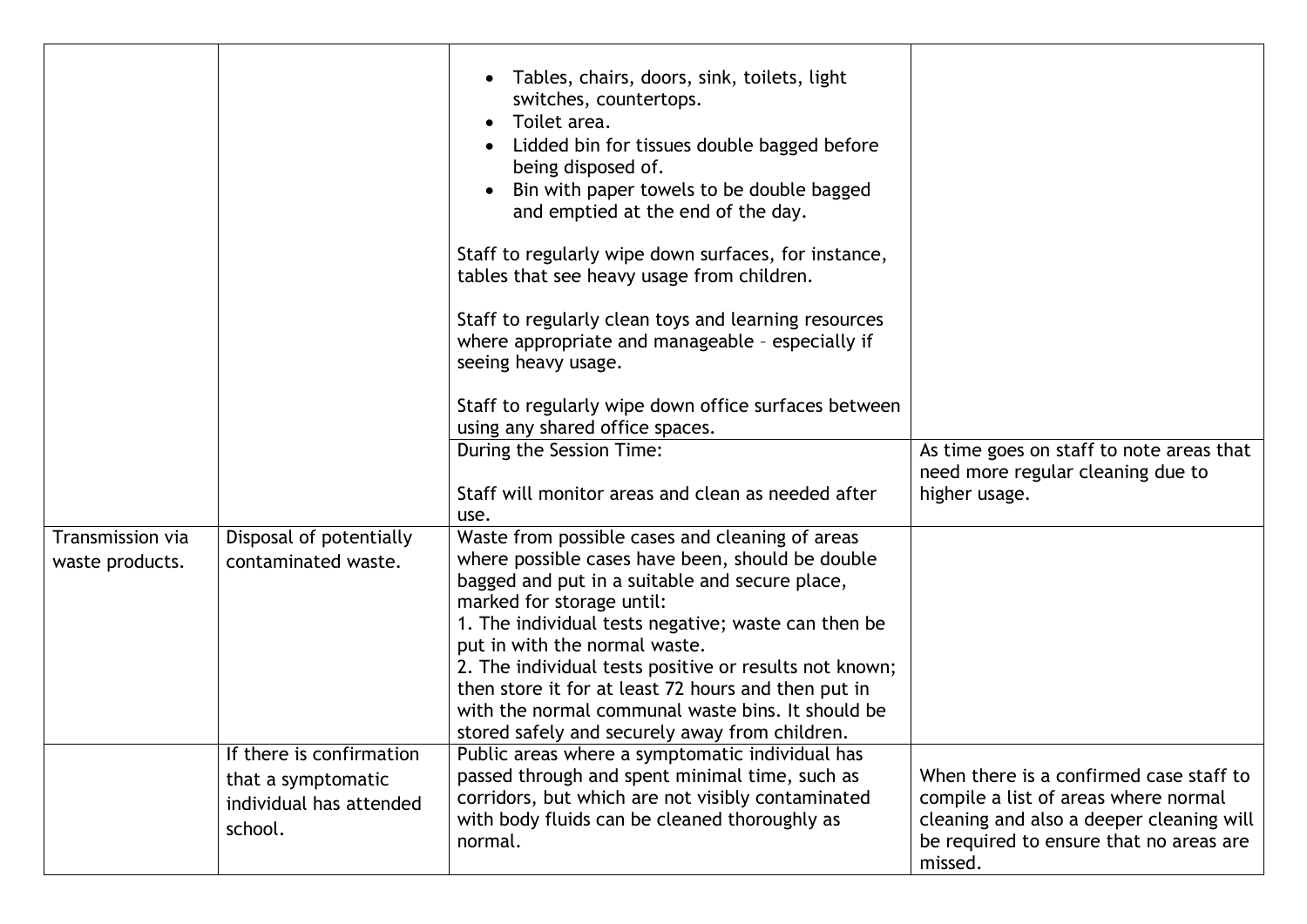| Items that the person has<br>come into contact might<br>get missed in the<br>cleaning process. | The minimum PPE to be worn for cleaning an area<br>where a person with possible or confirmed<br>coronavirus (Covid-19) is disposable gloves and an<br>apron. Hands should be washed with soap and water<br>for 20 seconds after all PPE has been removed.<br>If there are indications that a higher level or virus<br>may be present, i.e. there are visible body fluids<br>then the need for additional PPE to protect the |  |
|------------------------------------------------------------------------------------------------|-----------------------------------------------------------------------------------------------------------------------------------------------------------------------------------------------------------------------------------------------------------------------------------------------------------------------------------------------------------------------------------------------------------------------------|--|
|                                                                                                | cleaner's eyes, mouth and nose might be necessary.<br>All other surfaces that the symptomatic person has<br>come into contact with must be cleaned and<br>disinfected, including:                                                                                                                                                                                                                                           |  |
|                                                                                                | Objects that are visibly contaminated with<br>body fluids.<br>All potential contaminated high-contact areas<br>such as toilets, door handles, telephones,<br>grab-rails in corridors and stairwells.                                                                                                                                                                                                                        |  |
|                                                                                                | Use disposable cloths or paper roll and disposable<br>mop heads, to clean all hard surfaces, floors, chairs,<br>door handles and sanitary fittings using either:<br>1. A combined detergent disinfectant solution at a<br>dilution of 1,000 parts per million available chlorine.<br>2. A household detergent followed by disinfection<br>$(1000$ ppm av.cl.)                                                               |  |
|                                                                                                | Avoid splashes and spray when cleaning. Any cloths<br>and mop heads used must be disposed of and should<br>be put into waste bags as outlined below.                                                                                                                                                                                                                                                                        |  |
|                                                                                                | When items cannot be cleaned using detergents or<br>laundered, for example, upholstered furniture and<br>mattresses, steam cleaning should be used, or it can<br>be isolated securely and left for over 72 hours as the<br>risk is likely to be reduced significantly by this point.                                                                                                                                        |  |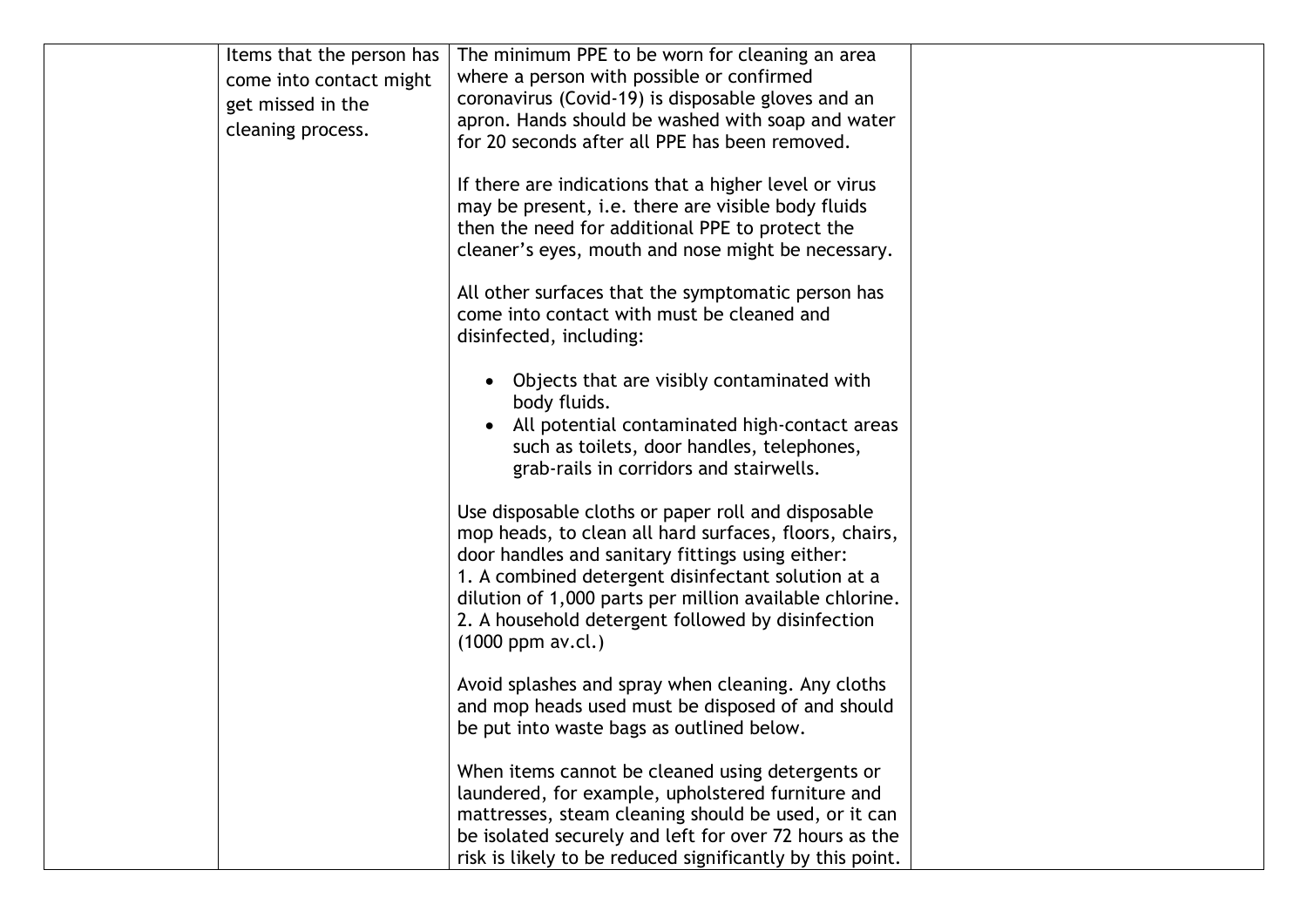|                                                                                                                               |                                                                                                                                                                                                                                                                                                                                                                                                                                                                                                                                                                                                                                | Any items that are heavily contaminated with body                                                                                                                                                                                                                                                                                                                                                                                                                                                                                                                                                                                                                                                                                                                                                                                                                                                                                                                                                                                                                                                                                                                                                                                                                                                                               |                                                                                                                                                                                                                                                                                                                                                                                                                                                                                                                                                                                                                                                                                                                                                                                                                                                                                                                                                                         |
|-------------------------------------------------------------------------------------------------------------------------------|--------------------------------------------------------------------------------------------------------------------------------------------------------------------------------------------------------------------------------------------------------------------------------------------------------------------------------------------------------------------------------------------------------------------------------------------------------------------------------------------------------------------------------------------------------------------------------------------------------------------------------|---------------------------------------------------------------------------------------------------------------------------------------------------------------------------------------------------------------------------------------------------------------------------------------------------------------------------------------------------------------------------------------------------------------------------------------------------------------------------------------------------------------------------------------------------------------------------------------------------------------------------------------------------------------------------------------------------------------------------------------------------------------------------------------------------------------------------------------------------------------------------------------------------------------------------------------------------------------------------------------------------------------------------------------------------------------------------------------------------------------------------------------------------------------------------------------------------------------------------------------------------------------------------------------------------------------------------------|-------------------------------------------------------------------------------------------------------------------------------------------------------------------------------------------------------------------------------------------------------------------------------------------------------------------------------------------------------------------------------------------------------------------------------------------------------------------------------------------------------------------------------------------------------------------------------------------------------------------------------------------------------------------------------------------------------------------------------------------------------------------------------------------------------------------------------------------------------------------------------------------------------------------------------------------------------------------------|
|                                                                                                                               |                                                                                                                                                                                                                                                                                                                                                                                                                                                                                                                                                                                                                                | fluids and cannot be cleaned by washing should be                                                                                                                                                                                                                                                                                                                                                                                                                                                                                                                                                                                                                                                                                                                                                                                                                                                                                                                                                                                                                                                                                                                                                                                                                                                                               |                                                                                                                                                                                                                                                                                                                                                                                                                                                                                                                                                                                                                                                                                                                                                                                                                                                                                                                                                                         |
|                                                                                                                               |                                                                                                                                                                                                                                                                                                                                                                                                                                                                                                                                                                                                                                | disposed of<br><b>Arrival and End of Day</b>                                                                                                                                                                                                                                                                                                                                                                                                                                                                                                                                                                                                                                                                                                                                                                                                                                                                                                                                                                                                                                                                                                                                                                                                                                                                                    |                                                                                                                                                                                                                                                                                                                                                                                                                                                                                                                                                                                                                                                                                                                                                                                                                                                                                                                                                                         |
| Children<br>transmitting the<br>virus to other<br>children/ Adults/<br>family members<br>after a period at<br>home or school. | Families not wearing<br>$\bullet$<br>masks when<br>congregating onsite<br>at the beginning and<br>end of day.<br>Families not<br>$\bullet$<br>identifying other<br>members of their<br>family with<br>symptoms.<br>Staff not asking<br>$\bullet$<br>families about their<br>health and signs of<br>symptoms.<br>Non-essential travel<br>$\bullet$<br>and social interaction<br>guidelines not<br>followed by the staff<br>and families.<br><b>Families not</b><br>$\bullet$<br>informing the school<br>their children have<br>had medication.<br>Enough staff to<br>ensure children can<br>adapt easier to<br>routine changes. | Parents to be encouraged to bring their yr1 and<br>y2 children to their class's designated line in<br>the morning and to leave as soon as possible<br>and not congregate in larger groups on site.<br>Reception children's parents to be encouraged<br>to say goodbye to their children at the door to<br>the Reception corridor or classroom where<br>possible, especially as the year progresses.<br>Children will need to wash their hands upon<br>$\bullet$<br>entering the school and before they leave to go<br>home.<br>Parents to be encouraged to leave quickly once<br>they have picked up their child at the end of<br>the day to avoid larger groups congregating on<br>the school site.<br>Parents to be informed:<br>Preferably only one parent/carer must attend<br>the school to drop off and collected each day.<br>Only children who are symptom free or have not<br>tested positive in the last 10 days may attend<br>the setting. (Symptoms being a new continuous<br>cough, high temperature or a loss of, or change<br>in, normal sense of taste or smell)<br>On arrival it is reasonable to ask a parent if<br>their child currently has any COVID 19<br>symptoms. If the answer is yes, they should not<br>be allowed to leave their child at the setting.<br>The parent should be encouraged to ensure | Staff to encourage parents to leave the<br>school site as soon as possible after<br>picking their children up or dropping off<br>at the end of the day.<br>Parents should be informed that they<br>need to be punctual with pick up and<br>drop off times to ensure there are no<br>unnecessary large gatherings near the<br>premises.<br>Parents to confirm their emergency<br>contact details before returning, to<br>ensure the school has the correct<br>telephone numbers.<br>Anyone who displays symptoms of<br>coronavirus (COVID 19) can and should<br>book a PCR test, these tests can be<br>booked online through the NHS testing<br>and tracing for coronavirus website.<br>Parents will be encouraged to have a<br>conversation with a senior member of<br>staff regarding any reasons their child<br>needs to wear a face covering. However,<br>no child will be denied entrance to the<br>school if they wish to continue to wear<br>their face covering. |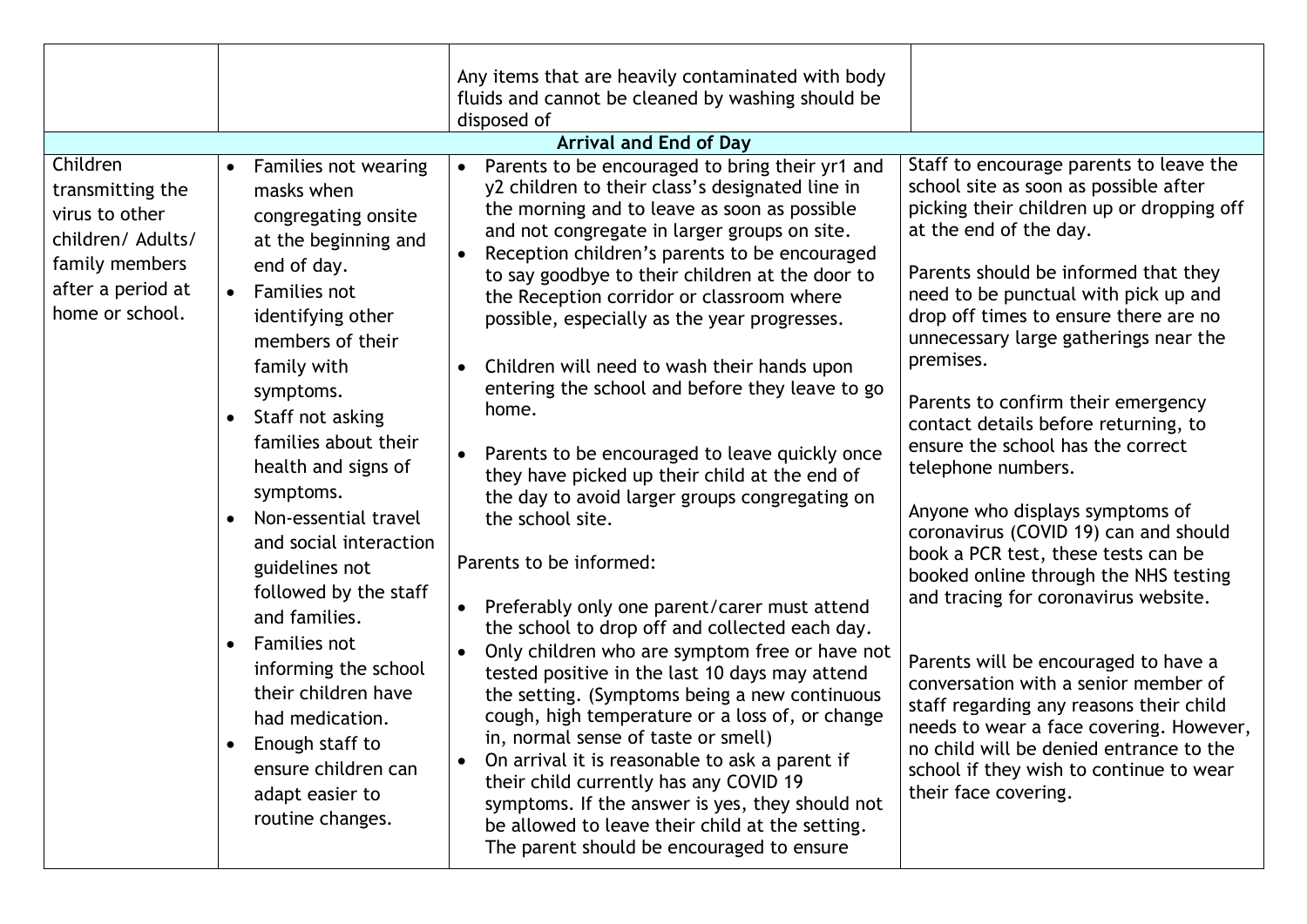| their child isolates and a PCR test is arranged.               |  |
|----------------------------------------------------------------|--|
| The child cannot return to school until a                      |  |
| negative PCR test result has been confirmed or                 |  |
| current isolation guidelines are followed.                     |  |
| Face covering are not advised for children, staff<br>$\bullet$ |  |
| or visitors in the school. There is no government              |  |
| requirement to wear them and as such a child                   |  |
| will be asked to remove their covering before                  |  |
| they enter the site and the parent/s to take                   |  |
| them home or dispose of them. Should a parent                  |  |
| have reasons their child needs to wear one they                |  |
| will be encouraged to speak to a senior member                 |  |
| of staff.                                                      |  |
| You must keep your child at home if they<br>$\bullet$          |  |
| display symptoms (continuous cough, high                       |  |
| temperature or a loss of, or change in, normal                 |  |
| taste or smell) and should be willing to have a                |  |
| PCR test to see if they have coronavirus (Covid-               |  |
| 19).                                                           |  |
| Parents need to inform the school immediately<br>$\bullet$     |  |
| upon the results of a PCR test:                                |  |
| a. If negative, and they feel well and do                      |  |
| not have any symptoms they can stop                            |  |
| isolating.                                                     |  |
| b. If positive, they must continue to self-                    |  |
| isolate for at least 10 days from the                          |  |
| onset of their symptoms and then                               |  |
| return to school only if they do not                           |  |
| have symptoms other than a cough or                            |  |
| loss of sense of smell/taste. As a                             |  |
| cough or anosmia can last for several                          |  |
| weeks once the infection has gone.                             |  |
| The 10-day period starts from the day                          |  |
| they first became ill. If they have a                          |  |
| high temperature they should                                   |  |
| continue to self-isolate until their                           |  |
| temperature returns to normal. Other                           |  |
| members of the household do not                                |  |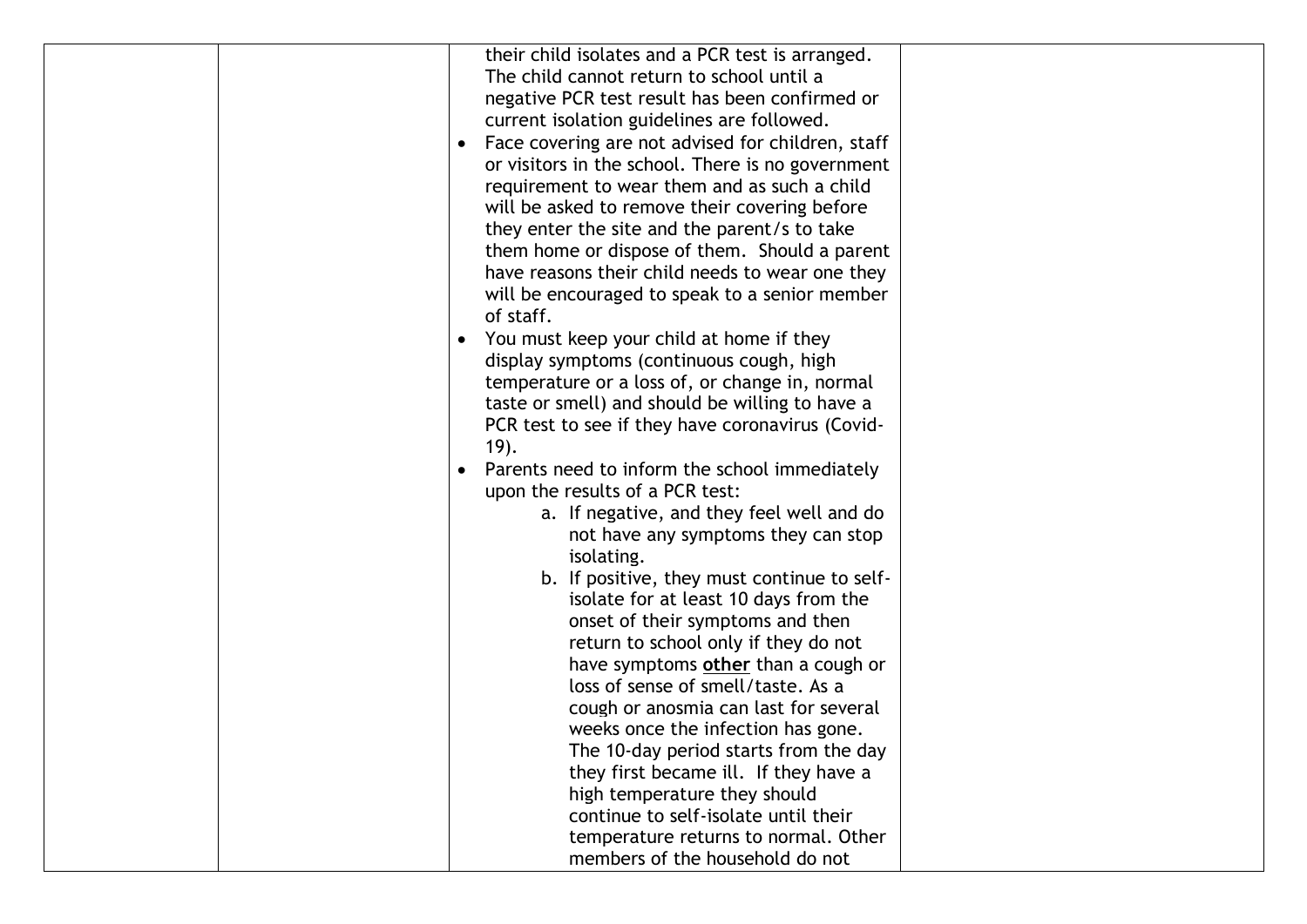|                                                                                                                               |                                                                                                                                                                                 | need to self-isolate if they have been<br>double vaccinated for at least 14 days<br>and or are under the age of 18 years<br>and 6 months.<br>If contacted by the school and informed that<br>$\bullet$<br>your child is unwell and needs to be collected<br>from school, you must ensure that an adult is<br>available to collect them as soon as possible.<br>Any clinically extremely vulnerable (CEV) child<br>$\bullet$<br>who is under the care of a specialist health<br>professional needs to discuss their care with<br>their health professional and discuss their<br>return to school with the senior leadership<br>team.<br>You must keep your child at home if they have<br>$\bullet$<br>been required to take Paracetamol or ibuprofen |                                                                                                                                                                                                                                     |
|-------------------------------------------------------------------------------------------------------------------------------|---------------------------------------------------------------------------------------------------------------------------------------------------------------------------------|-----------------------------------------------------------------------------------------------------------------------------------------------------------------------------------------------------------------------------------------------------------------------------------------------------------------------------------------------------------------------------------------------------------------------------------------------------------------------------------------------------------------------------------------------------------------------------------------------------------------------------------------------------------------------------------------------------------------------------------------------------|-------------------------------------------------------------------------------------------------------------------------------------------------------------------------------------------------------------------------------------|
| Children<br>transmitting the<br>virus to other<br>children/ adults<br>/family members<br>after a period at<br>home or school. | Hands not thoroughly<br>washed at the beginning<br>of the day and children<br>transferring the virus to<br>or from home.<br>Transmission of the virus<br>via touching clothing. | due to symptoms of other illness. This must be<br>for 48 hours after symptoms have ended.<br>Only parents who are symptom free and or have<br>$\bullet$<br>completed the required isolation periods should<br>drop off or collect their child.<br>All children to be taken and guided by staff to<br>wash their hands for 20 seconds at the<br>beginning of the day as soon as they enter the<br>school building after they take their coat off<br>but before they enter their classrooms.<br>Children to wash their hands at the end of the<br>day before being collected.<br>Staff and children's clothing does not need to be<br>cleaned any more than usual, nor using any<br>different methods that are different from normal.                 | Children reminded not to touch<br>anything, other than their bags and<br>coats, after washing their hands at the<br>beginning and end of the day.<br>Staff to monitor children's clothes as<br>necessary if there are any concerns. |
|                                                                                                                               | Children needing to wear<br>spare clothes from<br>school.                                                                                                                       | Parents of Reception and Nursery children to be<br>asked to provide a spare change of clothes from<br>home that they can keep on their pegs in case of<br>any accidents.<br><b>Children Displaying Symptoms.</b>                                                                                                                                                                                                                                                                                                                                                                                                                                                                                                                                    |                                                                                                                                                                                                                                     |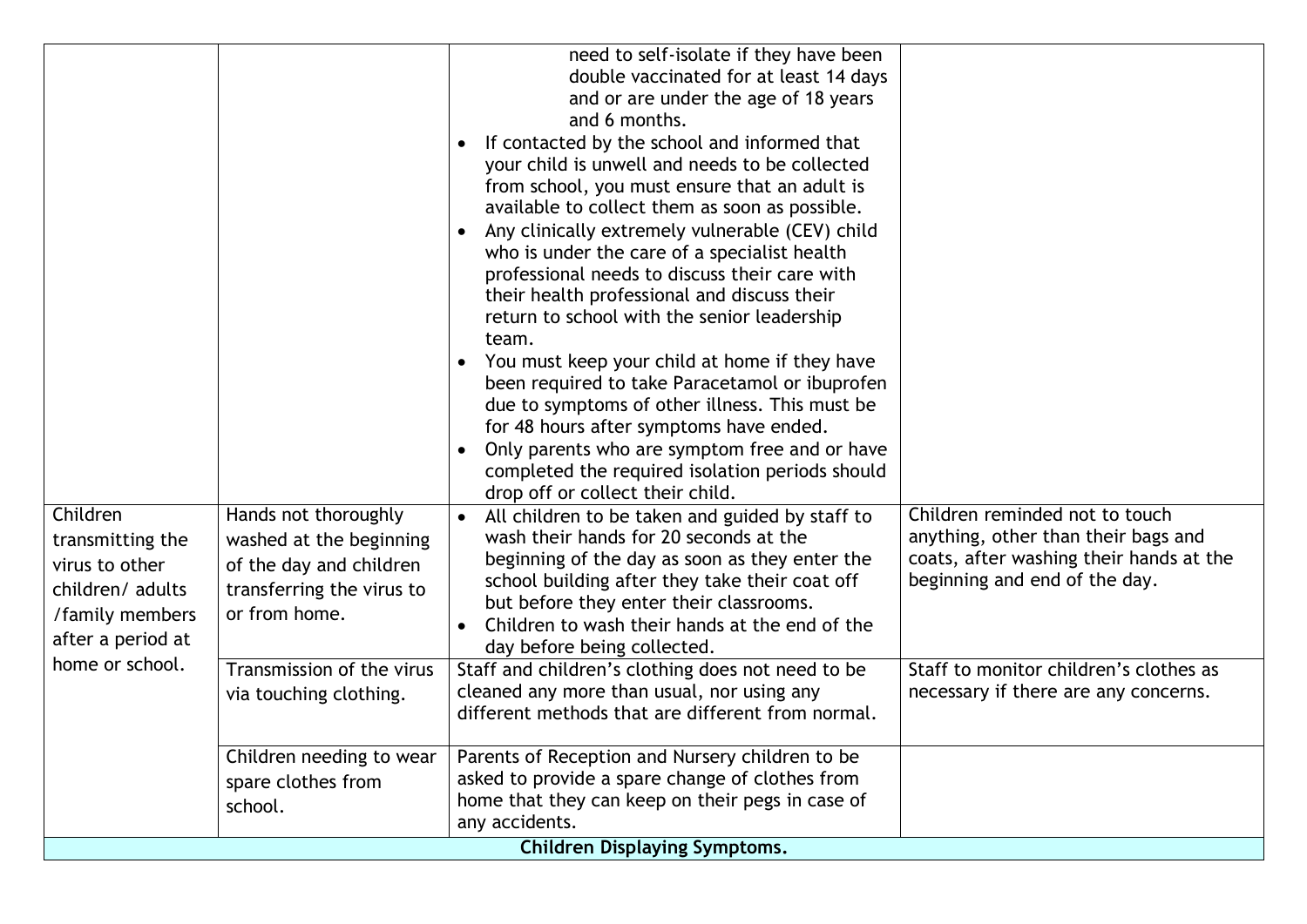| with coronavirus, they will be sent home and asked<br>results of a PCR test before allowing<br>the virus to those<br>might pass it on to others |  |
|-------------------------------------------------------------------------------------------------------------------------------------------------|--|
|                                                                                                                                                 |  |
| to isolate for at least 10 days and the parents will be<br>them back in school, if they are<br>if they stay at school.<br>looking after         |  |
| asked to arrange to get a PCR test for their child and<br>returning to school before the end of<br>them, or other                               |  |
| follow the governments, 'Guidance for households<br>their 10 day isolation period.                                                              |  |
| members of their<br>with possible or confirmed coronavirus infection'.                                                                          |  |
| small group.<br>https://www.gov.uk/government/publications/covi                                                                                 |  |
| d-19-stay-at-home-guidance/stay-at-home-guidance-                                                                                               |  |
| for-households-with-possible-coronavirus-covid-19-                                                                                              |  |
| infection                                                                                                                                       |  |
|                                                                                                                                                 |  |
| The child who has tested positive to coronavirus                                                                                                |  |
| (Covid 19) will only be allowed back to school after                                                                                            |  |
| they have isolated for at least 10 days from the                                                                                                |  |
| onset of their symptoms and if they do not have any                                                                                             |  |
| other symptoms other than a cough or loss of sense                                                                                              |  |
| of smell/taste. This is because a cough or anosmia                                                                                              |  |
| can last for several weeks once the infection has                                                                                               |  |
| gone. If they still have a high temperature, they                                                                                               |  |
| should continue to self-isolate until their                                                                                                     |  |
| temperature returns to normal. If they tested                                                                                                   |  |
| positive whilst not experiencing symptoms but                                                                                                   |  |
| develop symptoms during the isolation period, they                                                                                              |  |
| should start a new 10 day isolation period by                                                                                                   |  |
| counting 10 full days from the day following their                                                                                              |  |
| symptoms onset.                                                                                                                                 |  |
| In the event of member of staff or child testing<br>Wider community not                                                                         |  |
| positive a letter will be sent to parents and staff.<br>aware of a coronavirus                                                                  |  |
| This letter will not share the names or details of<br>infection at the school.                                                                  |  |
| people who have tested positive, unless essential to                                                                                            |  |
| protect others.                                                                                                                                 |  |
| Not contacting the local<br>The local health protection team will be contacted                                                                  |  |
| as soon as possible if the school becomes aware that<br>health protection team.                                                                 |  |
| any child, who attends the school, has tested                                                                                                   |  |
| positive for coronavirus (Covid-19).                                                                                                            |  |
| Multiple children absent<br>If the school has an overall rise in sickness absence                                                               |  |
| where coronavirus (COVID 19) is suspected, there<br>from school without                                                                         |  |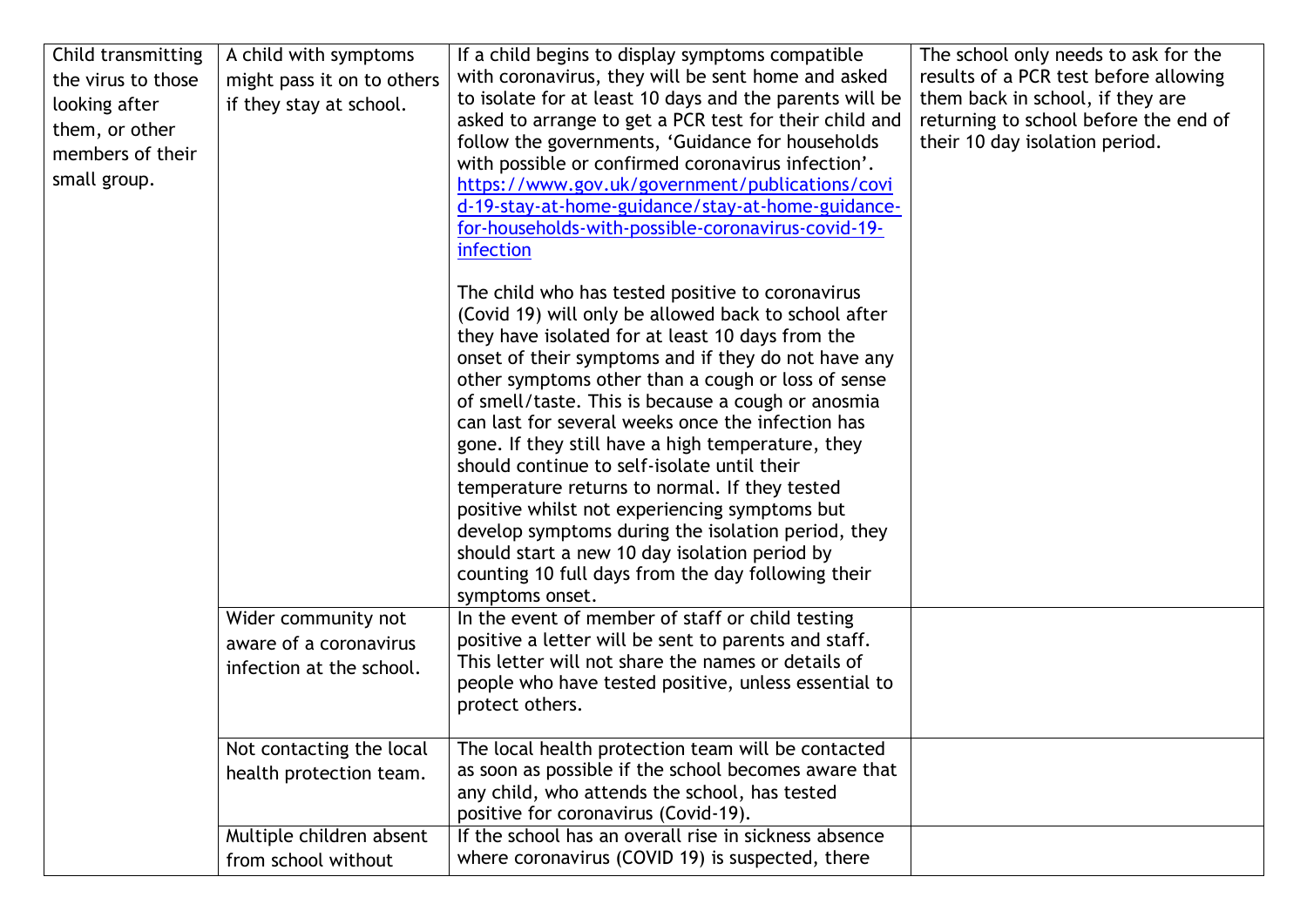| reason or due to general<br>sickness which might<br>mask a potential<br>Coronavirus infection.                                                            | may be an outbreak and the school will contact their<br>local protection team for advice on additional action<br>required.                                                                                                                                                                                                                                                                                                                                                 |                                                                                                                                                                                                                                                                                               |
|-----------------------------------------------------------------------------------------------------------------------------------------------------------|----------------------------------------------------------------------------------------------------------------------------------------------------------------------------------------------------------------------------------------------------------------------------------------------------------------------------------------------------------------------------------------------------------------------------------------------------------------------------|-----------------------------------------------------------------------------------------------------------------------------------------------------------------------------------------------------------------------------------------------------------------------------------------------|
| The child might not be<br>picked up straight away.                                                                                                        | A child awaiting collection should be moved, if<br>possible and appropriate, to a room with a closed<br>door or outside area where they can be isolated with<br>adult supervision. If it is not possible to isolate<br>them, move them to an area that is a least 2 metres<br>away from other people. A window should be<br>opened for ventilation.                                                                                                                        | Parents will be informed they need to<br>promptly collect their child should they<br>be sent home due to showing<br>coronavirus (COVID 19) symptoms.<br>Parents need to confirm their<br>emergency contact details before a<br>child returns, to ensure we have<br>correct telephone numbers. |
| Other people might use<br>the same toilet later in<br>the day.                                                                                            | If they need to go to the toilet while waiting to be<br>collected, the toilet area should be cleaned and<br>disinfected using the standard cleaning products<br>before being used by anyone else. The person<br>responsible for cleaning the area should wear PPE.                                                                                                                                                                                                         |                                                                                                                                                                                                                                                                                               |
| Members of staff being<br>within 2 metres of a<br>child displaying<br>symptoms and possible<br>needing to comfort the<br>child if they are<br>distressed. | The member of staff only needs to wear PPE if they<br>need to give direct personal care to the child. The<br>adult should wear a fluid-resistant surgical facemask<br>if a distance of 2 metres cannot be maintained. If<br>contact with the child is necessary, then disposable<br>gloves, apron and a fluid resistant facemask should<br>be worn by the supervising adult. If the child is<br>vomiting, coughing or spitting then eye protection<br>should also be worn. | Training may will need to be given for<br>the correct wearing of PPE.                                                                                                                                                                                                                         |
| A member of staff who<br>has stayed with a child<br>developing symptoms.                                                                                  | They should wash their hands thoroughly for 20<br>seconds after any contact with someone who is<br>unwell. Any members of staff who have helped<br>someone with symptoms do not need to go home to<br>self-isolate unless they develop symptoms<br>themselves (in which case, they should arrange a<br>test) or if the symptomatic person subsequently<br>tests positive (see below) or they have been<br>requested to do so by NHS Test & Trace.                          |                                                                                                                                                                                                                                                                                               |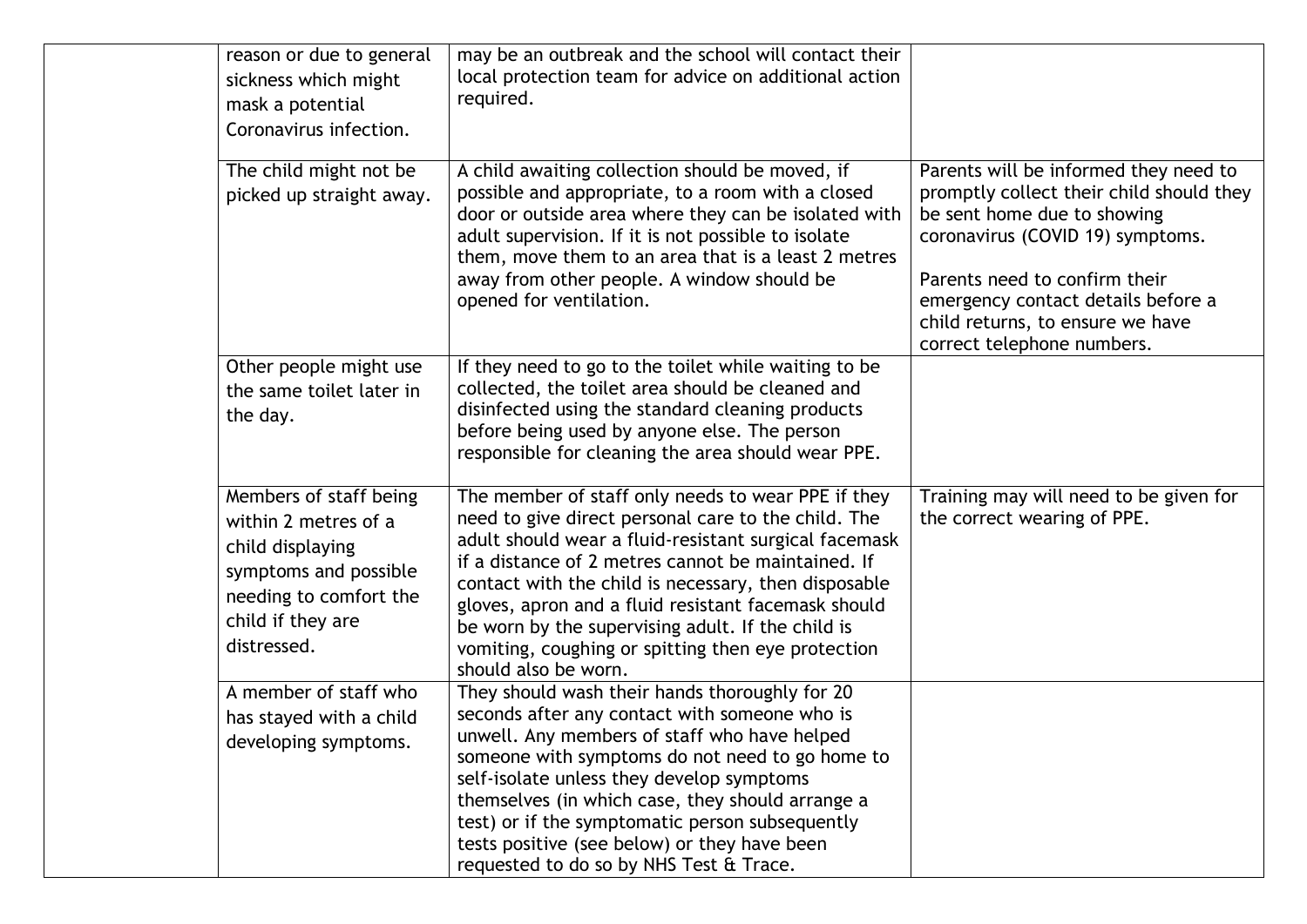|                                                                                                                               | Other children or adults<br>might use the same room<br>later in the day.         | The area should be thoroughly cleaned, immediately<br>if the area cannot be left unvisited, and if the area<br>can be left unvisited then cleaned after 72 hours.<br>The person responsible for cleaning the area should<br>wear the appropriate PPE                                                                                                                                                                                                                                                                                                                                                                      |                                                                                                                                                                                                                                                                                                                                                                             |
|-------------------------------------------------------------------------------------------------------------------------------|----------------------------------------------------------------------------------|---------------------------------------------------------------------------------------------------------------------------------------------------------------------------------------------------------------------------------------------------------------------------------------------------------------------------------------------------------------------------------------------------------------------------------------------------------------------------------------------------------------------------------------------------------------------------------------------------------------------------|-----------------------------------------------------------------------------------------------------------------------------------------------------------------------------------------------------------------------------------------------------------------------------------------------------------------------------------------------------------------------------|
|                                                                                                                               | A child is unable to<br>attend school as they are<br>displaying symptoms.        | If a child is unable to attend school because they are<br>displaying symptoms of coronavirus (Covid-19) or<br>have tested positive in the last 10 days, then the<br>child can only return to school after a negative PCR<br>result or if they self-isolate for the required 10 days.                                                                                                                                                                                                                                                                                                                                      |                                                                                                                                                                                                                                                                                                                                                                             |
|                                                                                                                               | A child who tests positive<br>and has been at school<br>within their year group. | Staff will monitor the class and year group to see if<br>more people begin to show symptoms and inform<br>Public Health if there is a rise in absences due to<br>self-solation or more confirmed cases.                                                                                                                                                                                                                                                                                                                                                                                                                   |                                                                                                                                                                                                                                                                                                                                                                             |
|                                                                                                                               |                                                                                  | Attendance                                                                                                                                                                                                                                                                                                                                                                                                                                                                                                                                                                                                                |                                                                                                                                                                                                                                                                                                                                                                             |
| Wellbeing and<br>Education                                                                                                    | A child's loss of<br>education time and their<br>wellbeing.                      | School attendance is mandatory for all children of<br>compulsory school age and therefore parents will be<br>informed that they have a duty to ensure that their<br>child attends regularly at school.                                                                                                                                                                                                                                                                                                                                                                                                                    | The school will identify children who<br>are at risk of disengagement and<br>develop plans for engaging with these<br>families.                                                                                                                                                                                                                                             |
| Wellbeing and<br>Education                                                                                                    | Children and or parents<br>may be anxious about a<br>return to school.           | Any parents with significant risk factors who are<br>concerned about a return to school should be<br>informed of the measures in place to reduce the risk<br>in the school.                                                                                                                                                                                                                                                                                                                                                                                                                                               | Parents may need to be given the<br>opportunity to discuss the measure put<br>in place.                                                                                                                                                                                                                                                                                     |
| Children<br>transmitting the<br>virus to other<br>children/ Adults/<br>family members<br>after a period at<br>home or school. | A child with symptoms<br>might pass it on to others<br>if they come to school.   | Children may not attend school if they display<br>symptoms (continuous cough, high temperature or a<br>loss of, change in, normal taste or smell) and should<br>be willing to have a PCR test to see if they have<br>coronavirus Covid 19.<br>Parents need to inform the school immediately upon<br>the results of any PCR test:<br>• If negative, and they feel well and do not<br>have any symptoms they can stop isolating.<br>If positive, they must continue to self-isolate<br>for at least 10 days from the onset of their<br>symptoms and then return to school only if<br>they do not have symptoms other than a | Anyone who displays symptoms of<br>coronavirus (COVID 19) can and should<br>be tested, these tests can be booked<br>online through the NHS testing and<br>tracing for coronavirus website.<br>All children can be tested, including<br>children under 5, but children aged 11<br>and under will need to be helped by<br>their parents/carers if using a home<br>testing kit |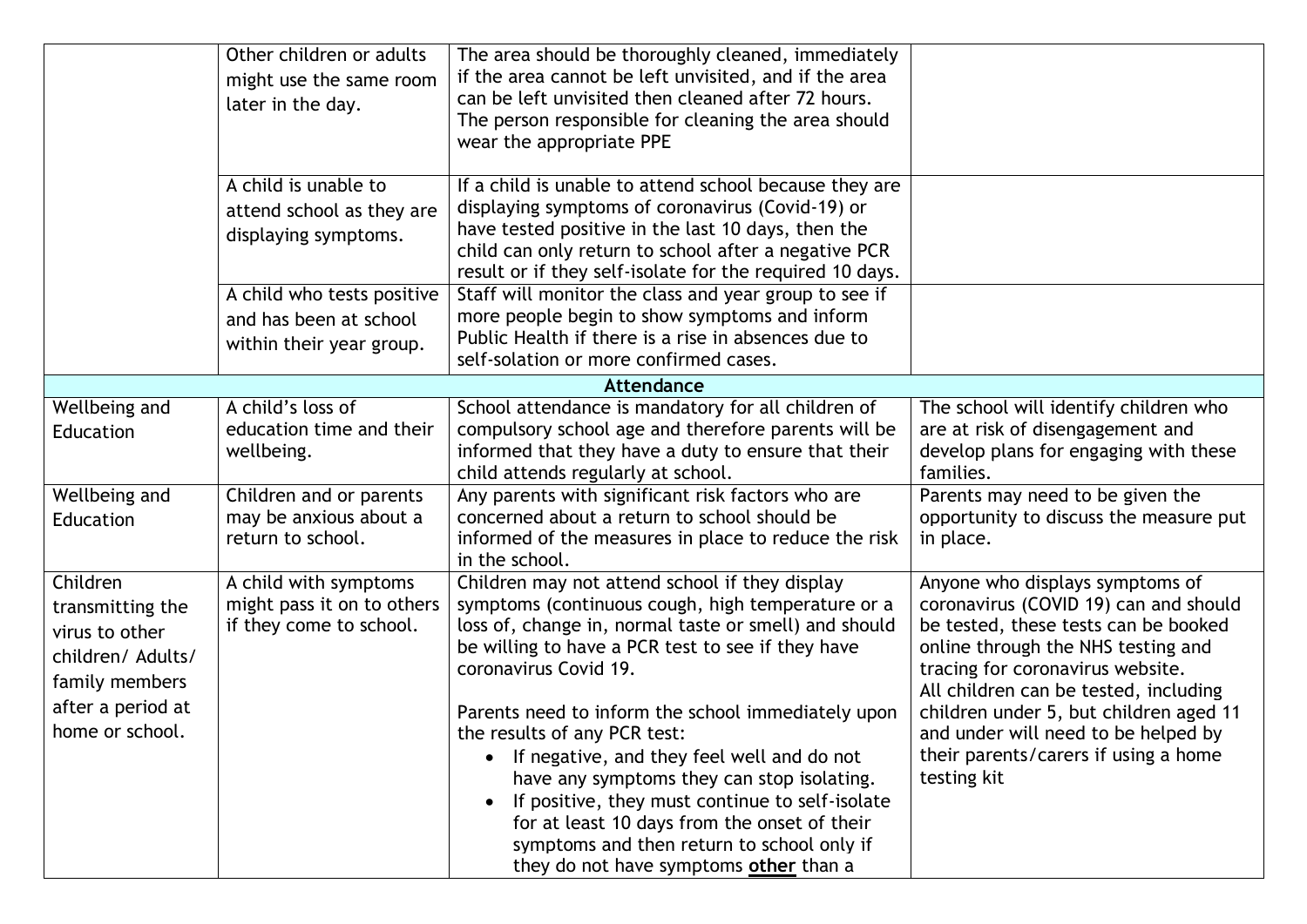| <b>Education and</b><br>wellbeing       | A child's loss of<br>education time and their<br>wellbeing. | cough or loss of sense of smell/taste. As a<br>cough or anosmia can last for several weeks<br>once the infection has gone. The 10-day<br>period starts from the day they first became<br>ill. If they have a high temperature they<br>should continue to self-isolate until their<br>temperature returns to normal. Other<br>members of the household should follow the<br>governments 'Stay at home: guidance for<br>households with possible or confirmed<br>coronavirus (COVID 19) infection'.<br>Only children who are symptom free or have not<br>tested positive in the last 10 days may attend the<br>setting. (Symptoms being a new continuous cough,<br>high temperature or a loss of, or change in, normal<br>sense of taste or smell)<br>All clinically extremely vulnerable (CEV) children<br>should attend school unless they are one of a<br>very small number of children under paediatric<br>or other specialist care who have been advised<br>by their clinician or other specialist not to<br>attend. Any parents of CEV child will be invited<br>to discuss their needs with a senior member of<br>staff. The child will not be penalised for non-<br>attendance and they should be offered access to<br>remote education.<br>Any child who is self-isolating and or has tested<br>positive will be supported to learn from home if<br>they are well enough to do so. This remote<br>education will be equivalent in length to the core<br>teaching the child would receive in school. | See additional information on<br>https://www.gov.uk/government/publi<br>cations/supporting-pupils-at-school-<br>with-medical-conditions--3<br>Engagement with any remote education<br>offered should be monitored. |  |  |
|-----------------------------------------|-------------------------------------------------------------|-----------------------------------------------------------------------------------------------------------------------------------------------------------------------------------------------------------------------------------------------------------------------------------------------------------------------------------------------------------------------------------------------------------------------------------------------------------------------------------------------------------------------------------------------------------------------------------------------------------------------------------------------------------------------------------------------------------------------------------------------------------------------------------------------------------------------------------------------------------------------------------------------------------------------------------------------------------------------------------------------------------------------------------------------------------------------------------------------------------------------------------------------------------------------------------------------------------------------------------------------------------------------------------------------------------------------------------------------------------------------------------------------------------------------------------------------------------------------------------------------------------|--------------------------------------------------------------------------------------------------------------------------------------------------------------------------------------------------------------------|--|--|
| <b>Staff Member Displaying Symptoms</b> |                                                             |                                                                                                                                                                                                                                                                                                                                                                                                                                                                                                                                                                                                                                                                                                                                                                                                                                                                                                                                                                                                                                                                                                                                                                                                                                                                                                                                                                                                                                                                                                           |                                                                                                                                                                                                                    |  |  |
| Staff infections.                       | A staff member                                              | If a staff member starts displaying or suspects they                                                                                                                                                                                                                                                                                                                                                                                                                                                                                                                                                                                                                                                                                                                                                                                                                                                                                                                                                                                                                                                                                                                                                                                                                                                                                                                                                                                                                                                      | If clinical advice is needed, the setting                                                                                                                                                                          |  |  |
|                                         | displaying symptoms                                         | are developing symptoms while working at school,<br>they should return home immediately and isolate at<br>home in line with NHS guidelines.                                                                                                                                                                                                                                                                                                                                                                                                                                                                                                                                                                                                                                                                                                                                                                                                                                                                                                                                                                                                                                                                                                                                                                                                                                                                                                                                                               | staff, parent or guardian should go<br>online to NHS 111 (or call 111).                                                                                                                                            |  |  |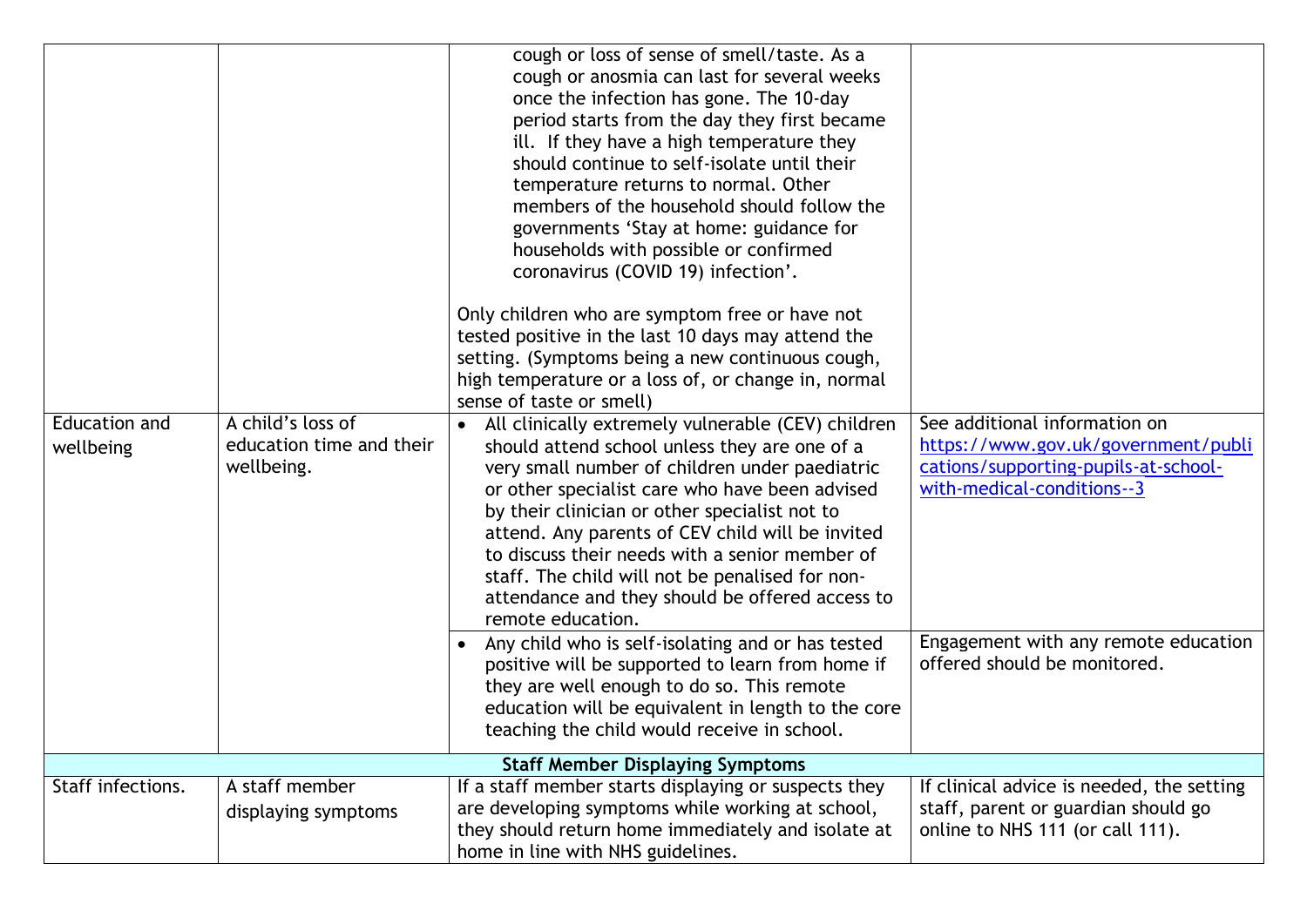|                   | might transmit the virus<br>to those around them.<br>A staff member that<br>tests positive and has | If a member of staff becomes ill they will be<br>asked to take a PCR test. They will only be<br>allowed back to the school after a negative<br>test result or appropriate isolation has<br>finished.<br>All other children and staff that have been in<br>$\bullet$<br>close contact with that staff member should<br>seek to get a PCR test if they show symptoms.<br>If a staff member tests positive for the Covid-19<br>then all other children and adults that the staff |                                                                                                                                |
|-------------------|----------------------------------------------------------------------------------------------------|-------------------------------------------------------------------------------------------------------------------------------------------------------------------------------------------------------------------------------------------------------------------------------------------------------------------------------------------------------------------------------------------------------------------------------------------------------------------------------|--------------------------------------------------------------------------------------------------------------------------------|
|                   | been at school within a<br>small group.                                                            | member have been in close contact with should be<br>informed so they can monitor their health in case<br>they to should develop symptoms.                                                                                                                                                                                                                                                                                                                                     |                                                                                                                                |
|                   | Not contacting the local<br>health protection team.                                                | The local health protection team will be contacted<br>as soon as possible if the school becomes aware that<br>a staff member, who attends the school, has tested<br>positive for coronavirus (Covid 19).                                                                                                                                                                                                                                                                      |                                                                                                                                |
|                   |                                                                                                    | <b>Staff Distancing</b>                                                                                                                                                                                                                                                                                                                                                                                                                                                       |                                                                                                                                |
| Staff infections. | Staff members meeting<br>in larger gatherings.                                                     | Staff meetings and year group meetings to be held in<br>places with good ventilation, open windows and or<br>outside doors while maintaining a comfortable<br>temperature.                                                                                                                                                                                                                                                                                                    | Staff to monitor levels of activity<br>around the school to ensure there are<br>no larger gatherings in any smaller<br>spaces. |
|                   | Staff who are clinically<br>extremely vulnerable<br>(CEV) being exposed to<br>the infection.       | Staff can ask to meet with Senior Leaders to discuss<br>any concerns and additional measures that may be<br>needed, see the below guidance.<br>https://www.gov.uk/government/publications/guid<br>ance-on-shielding-and-protecting-extremely-<br>vulnerable-persons-from-covid-19                                                                                                                                                                                             | Any additional measures agreed with<br>senior staff to be monitored for<br>effectiveness.                                      |
|                   | Staff who are pregnant<br>maybe at increased risk<br>from coronavirus (COVID<br>19)                | Any pregnant staff to be advised to follow the<br>government guidance available and meet with senior<br>leaders and a member of the occupational health<br>team.<br>https://www.gov.uk/government/publications/coro<br>navirus-covid-19-advice-for-pregnant-<br>employees/coronavirus-covid-19-advice-for-<br>pregnant-employees                                                                                                                                              | Any additional measures to be<br>monitored for effectiveness.                                                                  |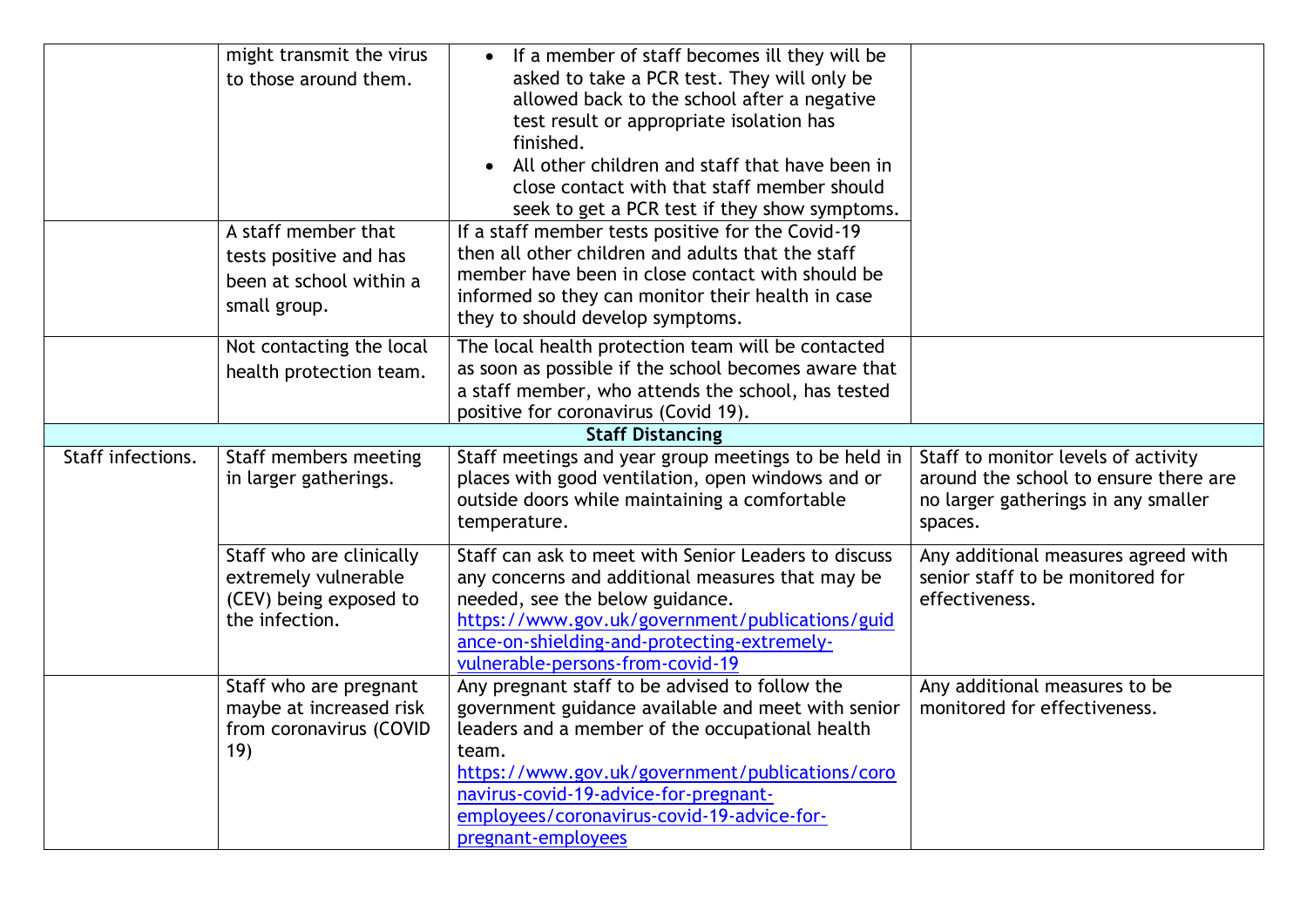|                         | Staff who maybe          | Any staff who are particularly vulnerable to          | Any additional measures to be           |  |  |  |
|-------------------------|--------------------------|-------------------------------------------------------|-----------------------------------------|--|--|--|
|                         | otherwise be at          | coronavirus (COVID-19) need to discuss their          | monitored for effectiveness.            |  |  |  |
|                         | increased risk from      | concerns with the Senior Leadership team to look at   |                                         |  |  |  |
|                         | coronavirus (COVID 19)   | additional controls to put in place to reduce risk.   |                                         |  |  |  |
|                         |                          | https://www.hse.gov.uk/coronavirus/working-           |                                         |  |  |  |
|                         |                          | safely/protect-people.htm                             |                                         |  |  |  |
| <b>Staff Lunch Time</b> |                          |                                                       |                                         |  |  |  |
| <b>Confined Staff</b>   | Staff members meeting    | Staff meetings and year group meetings to be held in  | Use of staff room and cleaning to be    |  |  |  |
| Room space.             | in larger gatherings.    | places with good ventilation, open windows and or     | monitored to ensure that staff continue |  |  |  |
|                         |                          | outside doors while maintaining a comfortable         | to remain as safe as possible.          |  |  |  |
| Transmission of         |                          | temperature.                                          |                                         |  |  |  |
| the virus by air.       |                          |                                                       |                                         |  |  |  |
|                         |                          |                                                       |                                         |  |  |  |
| Transmission of         | Staff transmitting the   | All staff to wash their hands before and after using  |                                         |  |  |  |
| the virus by            | virus by sharing kitchen | the staff room at lunchtime.                          |                                         |  |  |  |
| touch.                  | equipment and table      |                                                       |                                         |  |  |  |
|                         | space.                   | Staff to wipe down the table where they were sitting  |                                         |  |  |  |
|                         |                          | and any kitchen surfaces after use.                   |                                         |  |  |  |
|                         |                          | Staff to ensure they wash their hands before          |                                         |  |  |  |
|                         |                          | unloading the dishwasher or using any other shared    |                                         |  |  |  |
|                         |                          | kitchen equipment.                                    |                                         |  |  |  |
|                         |                          |                                                       |                                         |  |  |  |
|                         |                          | <b>Staffing</b>                                       |                                         |  |  |  |
| Level of staff to       | Staff attendance at      | Staff should only attend the school if they are       |                                         |  |  |  |
| support children        | school.                  | symptom free.                                         |                                         |  |  |  |
| and ensure their        |                          |                                                       |                                         |  |  |  |
| safety.                 |                          | Those that have previously shown symptoms should      |                                         |  |  |  |
|                         |                          | have completed the required isolation period or       |                                         |  |  |  |
|                         |                          | achieved a negative PCR test result.                  |                                         |  |  |  |
|                         |                          |                                                       |                                         |  |  |  |
|                         |                          | Risk assessment with regular health questionnaires    |                                         |  |  |  |
|                         |                          | for any returning staff as per HR illness guidance    |                                         |  |  |  |
|                         |                          | Staff should avoid all non-essential public transport |                                         |  |  |  |
|                         |                          | travel, whenever possible and outside of the school,  |                                         |  |  |  |
|                         |                          | should minimise social interactions, as per the       |                                         |  |  |  |
|                         |                          | current national guidelines.                          |                                         |  |  |  |